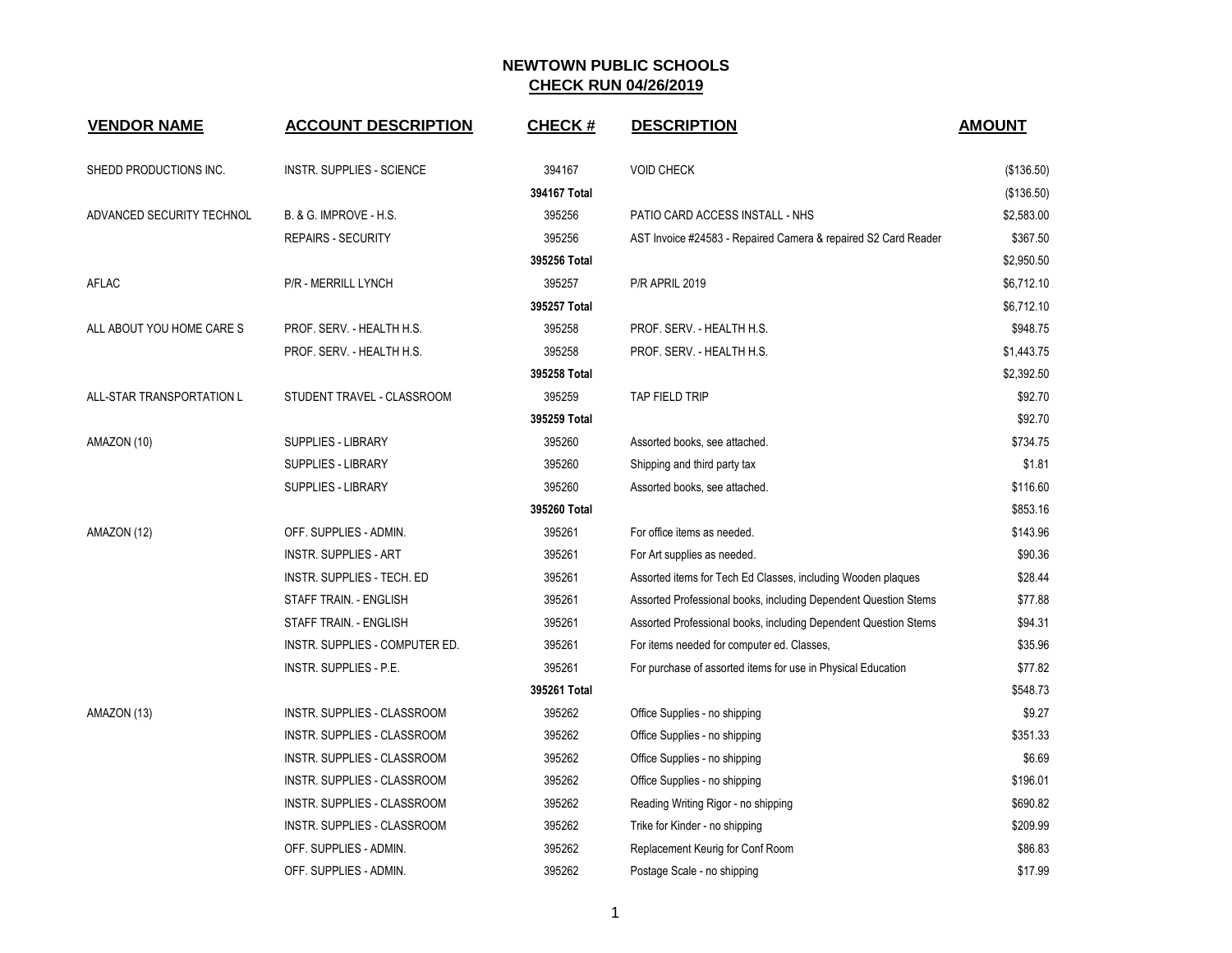| <b>VENDOR NAME</b> | <b>ACCOUNT DESCRIPTION</b>         | <b>CHECK#</b> | <b>DESCRIPTION</b>                                 | <b>AMOUNT</b> |
|--------------------|------------------------------------|---------------|----------------------------------------------------|---------------|
| AMAZON (13)        | TEXTBOOKS - CLASSROOM              | 395262        | 2nd Grade Book Room Titles - no shipping           | \$315.16      |
|                    | INSTR. SUPPLIES - CLASSROOM        | 395262        | Post-its & whiteboards - no shipping               | \$297.59      |
|                    |                                    | 395262 Total  |                                                    | \$2,181.68    |
| AMAZON (17)        | TEXTBOOKS - CLASSROOM              | 395263        | Classroom library books, see attached, no shipping | \$49.37       |
|                    | <b>TEXTBOOKS - CLASSROOM</b>       | 395263        | Classroom library books, see attached, no shipping | \$175.32      |
|                    | TEXTBOOKS - CLASSROOM              | 395263        | Classroom library books, see attached, no shipping | \$110.55      |
|                    | TEXTBOOKS - CLASSROOM              | 395263        | Classroom texts, see attached,                     | \$105.55      |
|                    |                                    | 395263 Total  |                                                    | \$440.79      |
| AMAZON (9)         | INSTR. SUPPLIES - CLASSROOM        | 395264        | <b>HAMMA</b>                                       | \$19.29       |
|                    | INSTR. SUPPLIES - CLASSROOM        | 395264        | <b>TECH CLUB</b>                                   | \$29.98       |
|                    | <b>INSTR. SUPPLIES - CLASSROOM</b> | 395264        | <b>HEMMA</b>                                       | \$59.90       |
|                    | INSTR. SUPPLIES - CLASSROOM        | 395264        | <b>GREENHOUSE</b>                                  | \$15.74       |
|                    | INSTR. SUPPLIES - CLASSROOM        | 395264        | <b>GREENHOUSE</b>                                  | \$34.63       |
|                    | INSTR. SUPPLIES - CLASSROOM        | 395264        | <b>GREENHOUSE</b>                                  | \$8.89        |
|                    | INSTR. SUPPLIES - CLASSROOM        | 395264        | <b>TECH CLUB</b>                                   | \$239.21      |
|                    | INSTR. SUPPLIES - CLASSROOM        | 395264        | <b>HEMMA</b>                                       | \$59.70       |
|                    | INSTR. SUPPLIES - CLASSROOM        | 395264        | <b>HEMMA</b>                                       | \$73.27       |
|                    | INSTR. SUPPLIES - CLASSROOM        | 395264        | <b>GREENHOUSE</b>                                  | \$34.97       |
|                    | OFF. SUPPLIES - ADMIN.             | 395264        | <b>SUPPLIES</b>                                    | \$77.00       |
|                    | OFF. SUPPLIES - ADMIN.             | 395264        | <b>SUPPLIES</b>                                    | \$698.70      |
|                    | OFF. SUPPLIES - ADMIN.             | 395264        | <b>SUPPLIES</b>                                    | \$62.99       |
|                    | OFF. SUPPLIES - ADMIN.             | 395264        | <b>SUPPLIES</b>                                    | \$113.98      |
|                    | OFF. SUPPLIES - ADMIN.             | 395264        | <b>SUPPLIES</b>                                    | \$99.98       |
|                    | INSTR. SUPPLIES - GUIDANCE         | 395264        | COUNSELOR WORKSHOP SUPPLIES                        | \$35.70       |
|                    | <b>INSTR. SUPPLIES - GUIDANCE</b>  | 395264        | <b>COUNSELOR WORKSHOP SUPPLIES</b>                 | \$12.95       |
|                    | INSTR. SUPPLIES - GUIDANCE         | 395264        | COUNSELOR WORKSHOP SUPPLIES                        | \$33.00       |
|                    | INSTR. SUPPLIES - BUSINESS ED      | 395264        | Adjustable Keyboard Tray Ergonomic Design Standard | \$148.17      |
|                    | INSTR. SUPPLIES - BUSINESS ED      | 395264        | Adjustable Keyboard Tray Ergonomic Design Standard | \$53.98       |
|                    | INSTR. SUPPLIES - SOC. STUDIES     | 395264        | Additional copies of The Cultural Landscape        | \$81.19       |
|                    | INSTR. SUPPLIES - SOC. STUDIES     | 395264        | Additional copies of The Cultural Landscape        | \$339.68      |
|                    | INSTR. SUPPLIES - SOC. STUDIES     | 395264        | Additional copies of The Cultural Landscape:       | \$515.04      |
|                    | INSTR. SUPPLIES - SOC. STUDIES     | 395264        | Additional copies of The Cultural Landscape        | \$148.40      |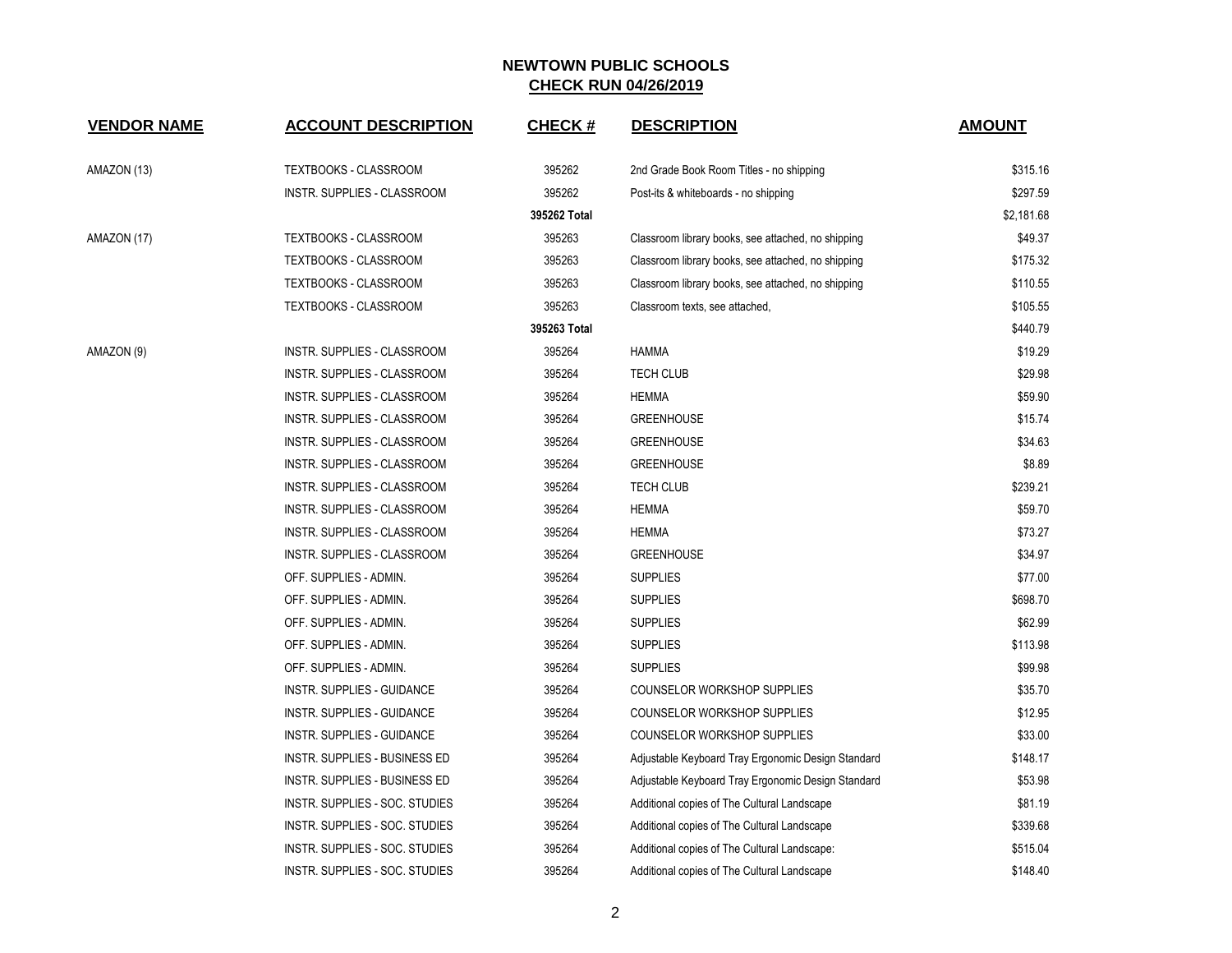| <b>VENDOR NAME</b>               | <b>ACCOUNT DESCRIPTION</b>           | <b>CHECK#</b> | <b>DESCRIPTION</b>                                         | <b>AMOUNT</b> |
|----------------------------------|--------------------------------------|---------------|------------------------------------------------------------|---------------|
| AMAZON (9)                       | INSTR. SUPPLIES - SOC. STUDIES       | 395264        | Additional copies of The Cultural Landscape                | \$73.99       |
|                                  | INSTR. SUPPLIES - SOC. STUDIES       | 395264        | Additional copies of The Cultural Landscape                | \$88.99       |
|                                  | INSTR. SUPPLIES - SOC. STUDIES       | 395264        | Additional copies of The Cultural Landscape                | \$84.70       |
|                                  | INSTR. SUPPLIES - ENGLISH            | 395264        | English Dept Jr-Sr Departmental Book Awards                | \$101.60      |
|                                  | INSTR. SUPPLIES - ENGLISH            | 395264        | English Dept Jr-Sr Departmental Book Awards                | \$328.20      |
|                                  | <b>INSTR. SUPPLIES - ENGLISH</b>     | 395264        | English Dept Jr-Sr Departmental Book Awards                | \$17.35       |
|                                  | INSTR. SUPPLIES - WORLD LANG.        | 395264        | (10-pack) Multimedia headsets w/microphone, Logitech mouse | \$121.44      |
|                                  | INSTR. SUPPLIES - WORLD LANG.        | 395264        | (10-pack) Multimedia headsets w/microphone, Logitech mouse | \$438.88      |
|                                  | INSTR. SUPPLIES - WORLD LANG.        | 395264        | (10-pack) Multimedia headsets w/microphone, Logitech mouse | \$25.99       |
|                                  | INSTR. SUPPLIES - WORLD LANG.        | 395264        | (10-pack) Multimedia headsets w/microphone, Logitech mouse | \$26.18       |
|                                  | <b>INSTR. SUPPLIES - CLASSROOM</b>   | 395264        | TAP AND FLEX SUPPLIES                                      | \$79.40       |
|                                  | <b>INSTR. SUPPLIES - CLASSROOM</b>   | 395264        | TAP AND FLEX SUPPLIES                                      | \$80.70       |
|                                  | INSTR. SUPPLIES - CLASSROOM          | 395264        | TAP AND FLEX SUPPLIES                                      | \$31.96       |
|                                  | INSTR. SUPPLIES - BUSINESS ED        | 395264        | Pasow 3.5mm Stereo Male to Female Extension Audio Cable    | \$26.85       |
|                                  | <b>INSTR. SUPPLIES - BUSINESS ED</b> | 395264        | Pasow 3.5mm Stereo Male to Female Extension Audio Cable    | \$242.25      |
|                                  |                                      | 395264 Total  |                                                            | \$4,764.82    |
| AMERICAN RED CROSS               | STAFF TRAIN. - HEALTH ADMIN.         | 395265        | CPR/FIRST AID TRAING 2018/19                               | \$356.40      |
|                                  | STAFF TRAIN. - HEALTH ADMIN.         | 395265        | CPR/FIRST AID TRAING 2018/19                               | \$30.00       |
|                                  |                                      | 395265 Total  |                                                            | \$386.40      |
| ARC-O-ROOTER LLC                 | <b>EMERGENCY REPAIRS - H.S.</b>      | 395266        | SNAKE CLOGGED DRAINS - NHS                                 | \$575.00      |
|                                  | <b>EMERGENCY REPAIRS - M.G.</b>      | 395266        | SNAKE MAIN LINE - MG                                       | \$245.00      |
|                                  |                                      | 395266 Total  |                                                            | \$820.00      |
| BARNA, GALE                      | CONTRACTED SERV. - MUSIC             | 395267        | Accompanist 3 Spring Concerts & rehearsals                 | \$400.00      |
|                                  |                                      | 395267 Total  |                                                            | \$400.00      |
| <b>BERKSHIRE REFRIGERATION S</b> | <b>REPAIRS - SPORTS</b>              | 395268        | to repair Ice Machine in Athletic Trainers Room.           | \$180.00      |
|                                  |                                      | 395268 Total  |                                                            | \$180.00      |
| BEST ROUND GOLF CAR REPAI        | CONTRACTED SERV. - CLASSRM           | 395269        | <b>BATTERIES- BRAKES</b>                                   | \$1,382.50    |
|                                  |                                      | 395269 Total  |                                                            | \$1,382.50    |
| <b>BOOKSOURCE THE</b>            | <b>TEXTBOOKS - CLASSROOM</b>         | 395270        | Classroom library, see attached order, no shipping         | \$109.96      |
|                                  |                                      | 395270 Total  |                                                            | \$109.96      |
| BREMER, KATHLEEN M.              | <b>INSTR. SUPPLIES - MATH</b>        | 395271        | Reimbursement for Math Team expenses (encumbered).         | \$237.15      |
|                                  |                                      | 395271 Total  |                                                            | \$237.15      |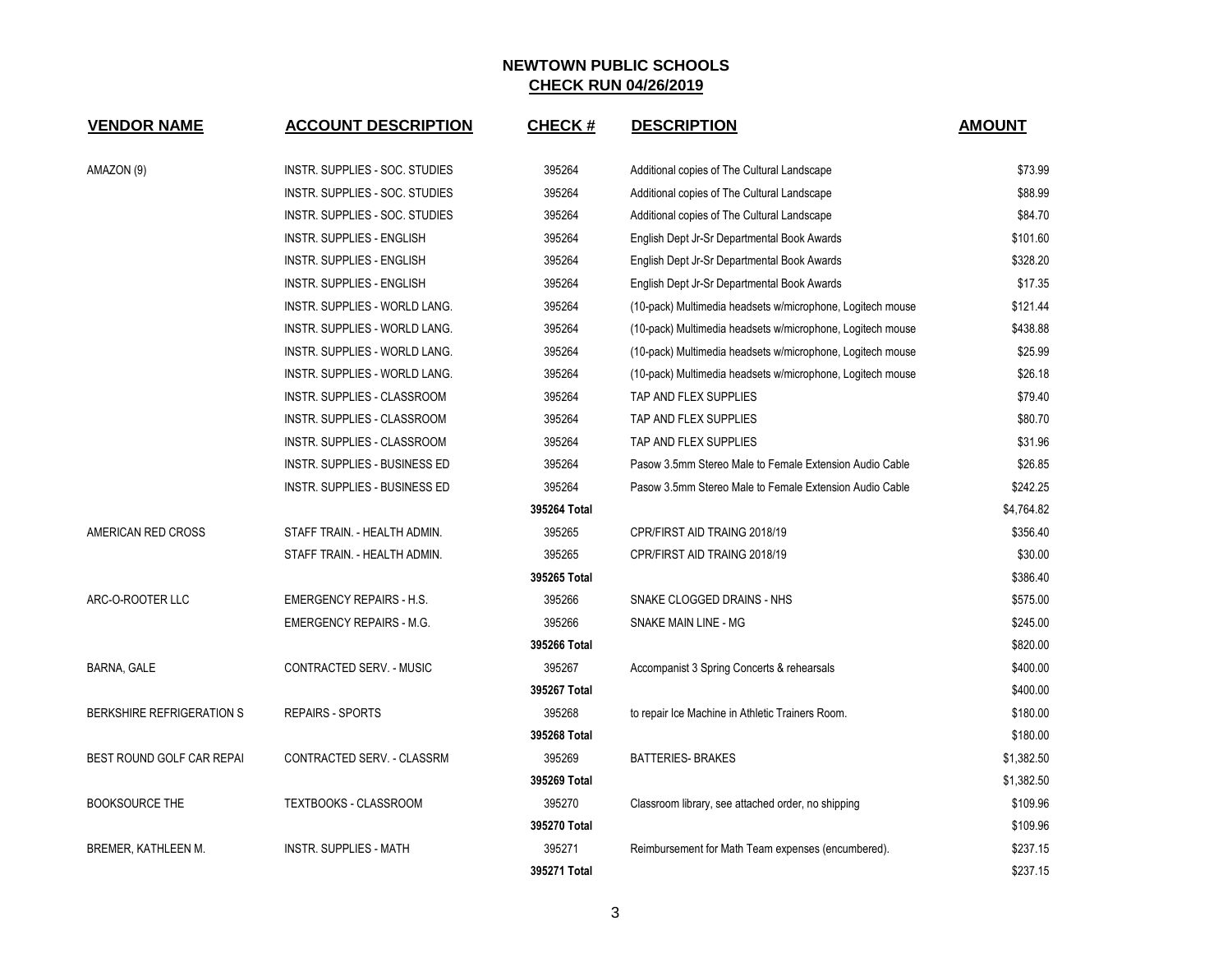| <b>VENDOR NAME</b>                | <b>ACCOUNT DESCRIPTION</b>         | <b>CHECK#</b> | <b>DESCRIPTION</b>                                            | <b>AMOUNT</b> |
|-----------------------------------|------------------------------------|---------------|---------------------------------------------------------------|---------------|
| <b>BUTCHER'S BEST MARKET LLC</b>  | STAFF TRAIN. - CLASSROOM           | 395272        | Para Lunch and Learn, Para Appreciation Luncheon              | \$339.75      |
|                                   | STAFF TRAIN. - CLASSROOM           | 395272        | Para Lunch and Learn, Para Appreciation Luncheon              | \$553.50      |
|                                   |                                    | 395272 Total  |                                                               | \$893.25      |
| <b>CONNECTICUT SCIENCE CENTER</b> | STAFF TRAIN. - SCIENCE             | 395273        | Academy for Teachers -Practices of NGSS Three Day Workshop    | \$450.00      |
|                                   |                                    | 395273 Total  |                                                               | \$450.00      |
| CONNECTICUT TICK CONTROL          | <b>B&amp;G CONTRACTED SERV.</b>    | 395274        | SPRING TICK CONTROL (BAIT BOXES)                              | \$5,640.00    |
|                                   |                                    | 395274 Total  |                                                               | \$5,640.00    |
| <b>CSCA</b>                       | <b>CONTRACTED SERV. - GUIDANCE</b> | 395275        | COUNSELORS ANNUAL DUES RENEWAL                                | \$60.00       |
|                                   | STAFF TRAIN. - GUIDANCE            | 395275        | CSCA ANNUAL CONFERENCE                                        | \$80.00       |
|                                   | STAFF TRAIN. - GUIDANCE            | 395275        | <b>CSCA ANNUAL CONFERENCE</b>                                 | \$80.00       |
|                                   |                                    | 395275 Total  |                                                               | \$220.00      |
| DAVEY, KATHLEEN                   | CONTRACTED SERV. - CLASSRM         | 395276        | MEDICAL INSURANCE FOR UNIFIED SPORTS                          | \$147.01      |
|                                   |                                    | 395276 Total  |                                                               | \$147.01      |
| DEMCO INC.                        | INSTR. SUPPLIES - ENGLISH          | 395277        | Poise High Back chair                                         | \$251.10      |
|                                   | <b>INSTR. SUPPLIES - ENGLISH</b>   | 395277        | Shipping                                                      | \$52.22       |
|                                   |                                    | 395277 Total  |                                                               | \$303.32      |
| EAST RIVER ENERGY INC.            | FUEL OIL - GEN.                    | 395278        | OIL 151.2 GAL MAINT GARAGE                                    | \$310.41      |
|                                   |                                    | 395278 Total  |                                                               | \$310.41      |
| ERIC ARMIN INC.                   | <b>INSTR. SUPPLIES - MATH</b>      | 395279        | Your Mathematic Standards - IES-504973                        | \$33.79       |
|                                   | <b>INSTR. SUPPLIES - MATH</b>      | 395279        | Your Mathematics Standards Companion - IES-504974             | \$33.79       |
|                                   | <b>INSTR. SUPPLIES - MATH</b>      | 395279        | Common Core Math Task Cards Gr 5 = IES-503936                 | \$3.82        |
|                                   | <b>INSTR. SUPPLIES - MATH</b>      | 395279        | Common Core Math Task Cards Gr 6 - IES-503937                 | \$3.82        |
|                                   | <b>INSTR. SUPPLIES - MATH</b>      | 395279        | Teaching the Common Core Math Standards w/Hands on Activities | \$24.31       |
|                                   | <b>INSTR. SUPPLIES - MATH</b>      | 395279        | Applying the Standards - IES-504700                           | \$9.29        |
|                                   |                                    | 395279 Total  |                                                               | \$108.82      |
| EVERSOURCE (GAS-BOE)              | PROPANE & NATURAL GAS - HAW.       | 395280        | GAS 57890556004 2630.0 CCF                                    | \$2,647.72    |
|                                   |                                    | 395280 Total  |                                                               | \$2,647.72    |
| <b>PRIVATE</b>                    | TUITION - OUT-OF-DISTRICT          | 395281        | TUITION - OUT-OF-DISTRICT                                     | \$10,000.00   |
|                                   |                                    | 395281 Total  |                                                               | \$10,000.00   |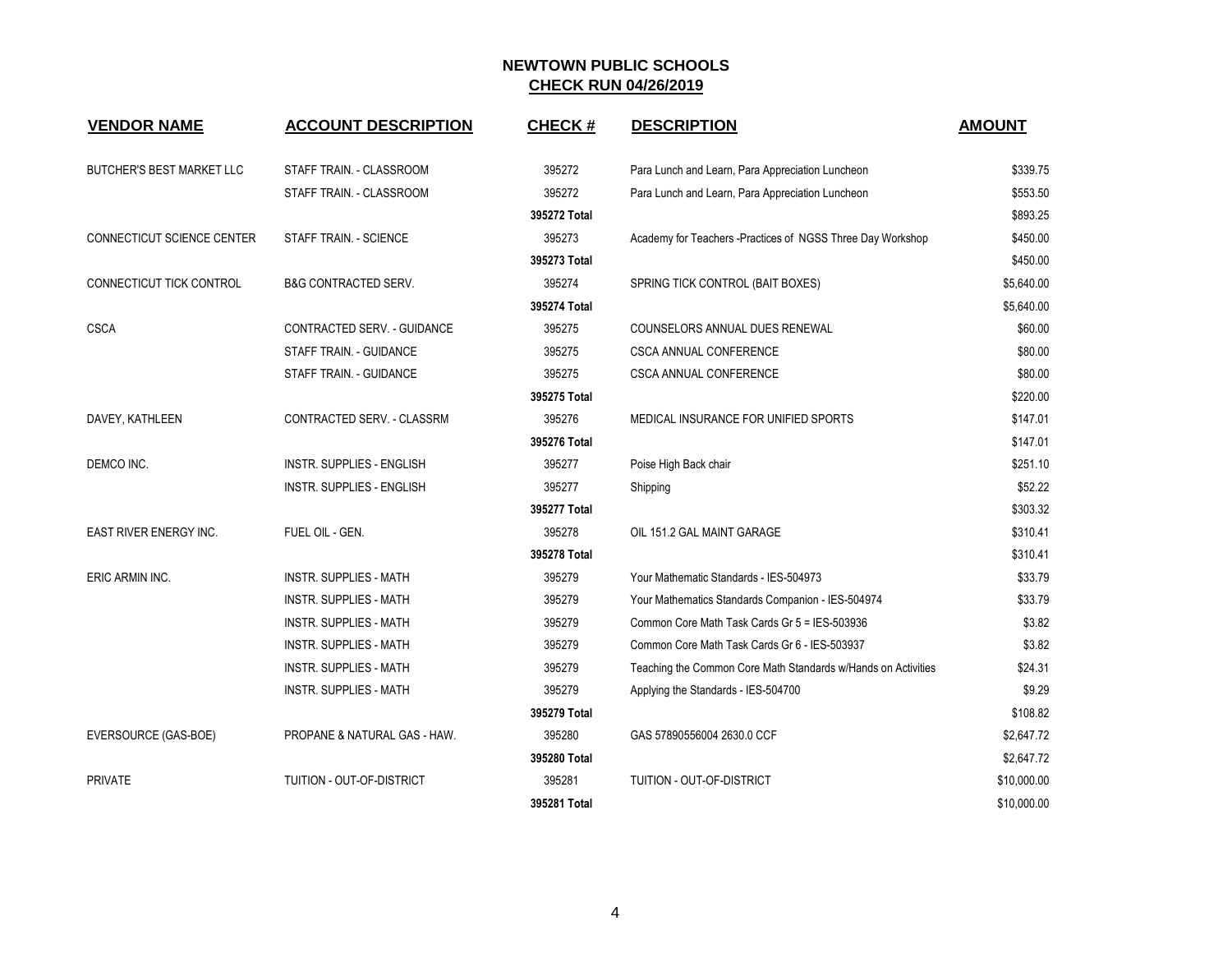| <b>VENDOR NAME</b>                  | <b>ACCOUNT DESCRIPTION</b>          | <b>CHECK#</b> | <b>DESCRIPTION</b>                                                | <b>AMOUNT</b> |
|-------------------------------------|-------------------------------------|---------------|-------------------------------------------------------------------|---------------|
| FOLLETT SCHOOL SOLUTIONS            | <b>SUPPLIES - LIBRARY</b>           | 395282        | po#96883 Replacement and new books for RIS LMC.                   | \$196.68      |
|                                     | SUPPLIES - LIBRARY                  | 395282        | po#97016 RIS LMC preorder and replacement books                   | \$75.27       |
|                                     | SUPPLIES - LIBRARY                  | 395282        | po#97016 RIS LMC preorder and replacement books                   | \$66.57       |
|                                     |                                     | 395282 Total  |                                                                   | \$338.52      |
| <b>FOREMAN SCHOOL</b>               | TUITION - OUT-OF-DISTRICT           | 395283        | TUITION - OUT-OF-DISTRICT                                         | \$19,000.00   |
|                                     |                                     | 395283 Total  |                                                                   | \$19,000.00   |
| <b>FUSARO J PLUMBING &amp; HEAT</b> | <b>REPAIRS - LIFE MAN./CULINARY</b> | 395284        | <b>GRILL ASSEMBLY</b>                                             | \$400.00      |
|                                     |                                     | 395284 Total  |                                                                   | \$400.00      |
| <b>PRIVATE</b>                      | TUITION - OUT-OF-DISTRICT           | 395285        | TUITION - OUT-OF-DISTRICT                                         | \$2,520.00    |
|                                     |                                     | 395285 Total  |                                                                   | \$2,520.00    |
| HB COMMUNICATIONS INC.              | EQUIPMENT - INFO. TECH.             | 395286        | Epson PowerLite 530, Cables, mount, HDMI at wall plate            | \$1,402.00    |
|                                     |                                     | 395286 Total  |                                                                   | \$1,402.00    |
| <b>HERTZ FURNITURE</b>              | INSTR. SUPPLIES - COMPUTER ED.      | 395287        | Fuzzy Feet - Chair Glide FFG-GLIDE1 (48 count)                    | \$48.00       |
|                                     | INSTR. SUPPLIES - COMPUTER ED.      | 395287        | Shipping                                                          | \$12.73       |
|                                     |                                     | 395287 Total  |                                                                   | \$60.73       |
| J.C. MUSIC, LLC                     | <b>REPAIRS - MUSIC</b>              | 395288        | For instrument repairs as needed.                                 | \$89.00       |
|                                     |                                     | 395288 Total  |                                                                   | \$89.00       |
| <b>JUSTICE RESOURCE INSTITUT</b>    | TUITION - OUT-OF-DISTRICT           | 395289        | TUITION - OUT-OF-DISTRICT                                         | \$7,944.72    |
|                                     |                                     | 395289 Total  |                                                                   | \$7,944.72    |
| KARDOS MAGARET PH.D.                | TUITION - OUT-OF-DISTRICT           | 395290        | TUITION - OUT-OF-DISTRICT                                         | \$2,995.00    |
|                                     |                                     | 395290 Total  |                                                                   | \$2,995.00    |
| LAND JET BUS LINES                  | STUDENT TRAVEL - MUSIC              | 395291        | <b>BUS TO CARNEGIE HALL</b>                                       | \$1,470.00    |
|                                     |                                     | 395291 Total  |                                                                   | \$1,470.00    |
| LEAHY'S FUELS INC.                  | PROPANE & NATURAL GAS - H.S.        | 395292        | PROPANE 1079.5 UNITS H/S                                          | \$1,824.36    |
|                                     |                                     | 395292 Total  |                                                                   | \$1,824.36    |
| <b>MAKERBOT INDUSTRIES LLC</b>      | REPAIRS - ADMIN.                    | 395293        | For repair to current 3 D Printer via renewal of protection plan. | \$279.00      |
|                                     | REPAIRS - COMPUTER ED.              | 395293        | See above. Attached quote                                         | \$200.00      |
|                                     |                                     | 395293 Total  |                                                                   | \$479.00      |
| MASON W.B. INC.                     | OFF. SUPPLIES - BUS. SERV.          | 395294        | SUPPLIES 2018/19                                                  | \$23.99       |
|                                     | OFF. SUPPLIES - BUS. SERV.          | 395294        | COFFEE 20081/19                                                   | \$86.93       |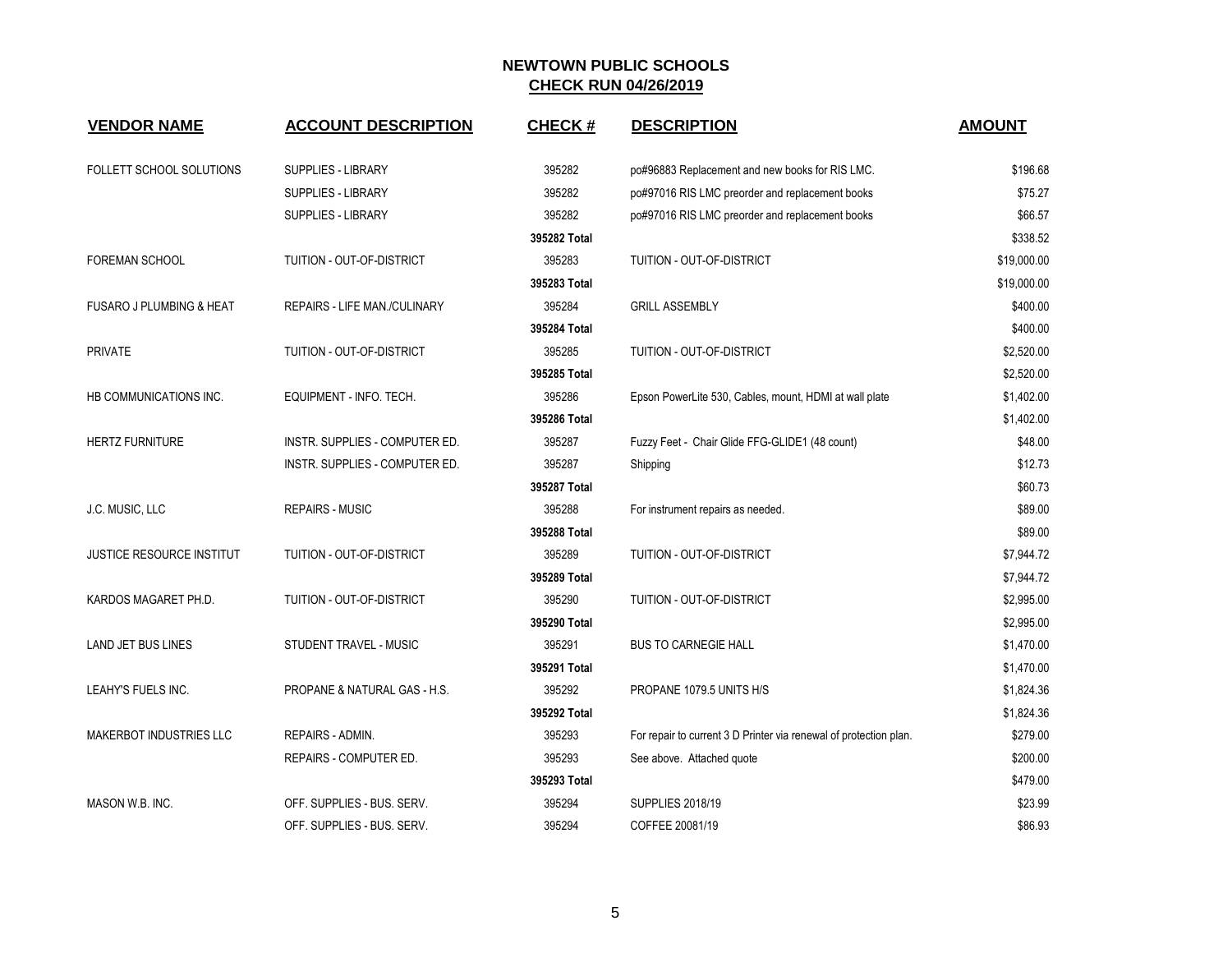| <b>VENDOR NAME</b>        | <b>ACCOUNT DESCRIPTION</b>        | <b>CHECK#</b> | <b>DESCRIPTION</b>                                          | <b>AMOUNT</b> |
|---------------------------|-----------------------------------|---------------|-------------------------------------------------------------|---------------|
| MASON W.B. INC.           | OFF. SUPPLIES - BUS. SERV.        | 395294        | <b>SUPPLIES 2018/19</b>                                     | \$9.69        |
|                           | OFF. SUPPLIES - BUS. SERV.        | 395294        | <b>SUPPLIES 2018/19</b>                                     | \$181.48      |
|                           |                                   | 395294 Total  |                                                             | \$302.09      |
| MELIORA ACADEMY INC.      | TUITION - OUT-OF-DISTRICT         | 395295        | TUITION - OUT-OF-DISTRICT                                   | \$14,191.00   |
|                           |                                   | 395295 Total  |                                                             | \$14,191.00   |
| <b>MITCHELL</b>           | FUEL FOR VEHICLES - TRANS.        | 395296        | PROPANE 88.8 UNIT                                           | \$123.43      |
|                           | <b>FUEL FOR VEHICLES - TRANS.</b> | 395296        | PROPANE 410.1 UNITS                                         | \$529.03      |
|                           | FUEL FOR VEHICLES - TRANS.        | 395296        | PROPANE 909.9 UNITS                                         | \$1,173.77    |
|                           | FUEL FOR VEHICLES - TRANS.        | 395296        | PROPANE 650.0 UNITS                                         | \$838.50      |
| <b>MITCHELL</b>           | FUEL FOR VEHICLES - TRANS.        | 395296        | PROPANE 1098.0 UNITS                                        | \$1,416.42    |
|                           | FUEL FOR VEHICLES - TRANS.        | 395296        | PROPANE 400.0 UNITS                                         | \$516.00      |
|                           | FUEL FOR VEHICLES - TRANS.        | 395296        | PROPANE 1200.1 UNITS                                        | \$1,548.13    |
|                           |                                   | 395296 Total  |                                                             | \$6,145.28    |
| MOBILE MINI, INC.         | <b>EQUIP RENTAL - SPORTS</b>      | 395297        | <b>CONTAINER RENTAL</b>                                     | \$95.00       |
|                           | <b>EQUIP RENTAL - SPORTS</b>      | 395297        | <b>CONTAINER RENTAL</b>                                     | \$75.00       |
|                           | <b>EQUIP RENTAL - SPORTS</b>      | 395297        | <b>CONTAINER RENTAL</b>                                     | \$75.00       |
|                           |                                   | 395297 Total  |                                                             | \$245.00      |
| MOSYLE CORPORATION        | CONTRACTED SERV. - INFO. TECH.    | 395298        | 1 Year Premium Subscription                                 | \$4,400.00    |
|                           |                                   | 395298 Total  |                                                             | \$4,400.00    |
| NEUBERT, PEPE & MONTEITH, | PROF. SERV. - SUPER.              | 395299        | PROF SERV TIMEKEEPER                                        | \$570.00      |
|                           |                                   | 395299 Total  |                                                             | \$570.00      |
| NEWTOWN FOOD SERVICES     | <b>CONTRACTED SERV. - SUPER.</b>  | 395300        | BOE SET-UP 04/02/2019                                       | \$125.00      |
|                           |                                   | 395300 Total  |                                                             | \$125.00      |
| NEWTOWN HIGH SCHOOL       | <b>ACTIVITIES SALARIES</b>        | 395301        | <b>LIFEGUARDS</b>                                           | \$372.00      |
|                           |                                   | 395301 Total  |                                                             | \$372.00      |
| NEWTOWN HIGH SCHOOL       | INSTR. SUPPLIES - GUIDANCE        | 395302        | NEWTOWN SCHOLARSHIP ASSOCIATION MEETING                     | \$70.00       |
|                           |                                   | 395302 Total  |                                                             | \$70.00       |
| NEWTOWN HIGH SCHOOL       | STAFF TRAIN. - CLASSROOM          | 395303        | REIMBURSE SPEAKER FOR FRESHMAN ASSEMBLY                     | \$1,500.00    |
|                           |                                   | 395303 Total  |                                                             | \$1,500.00    |
| NEWTOWN MIDDLE SCHOO      | OFF. SUPPLIES - ADMIN.            | 395304        | For purchase of staff professional development refreshments | \$248.65      |
|                           | CONTRACTED SERV. - SPORTS         | 395304        | Encumber for Baseball, softball Umpires, trophies, uniforms | \$1,200.00    |
|                           |                                   | 395304 Total  |                                                             | \$1,448.65    |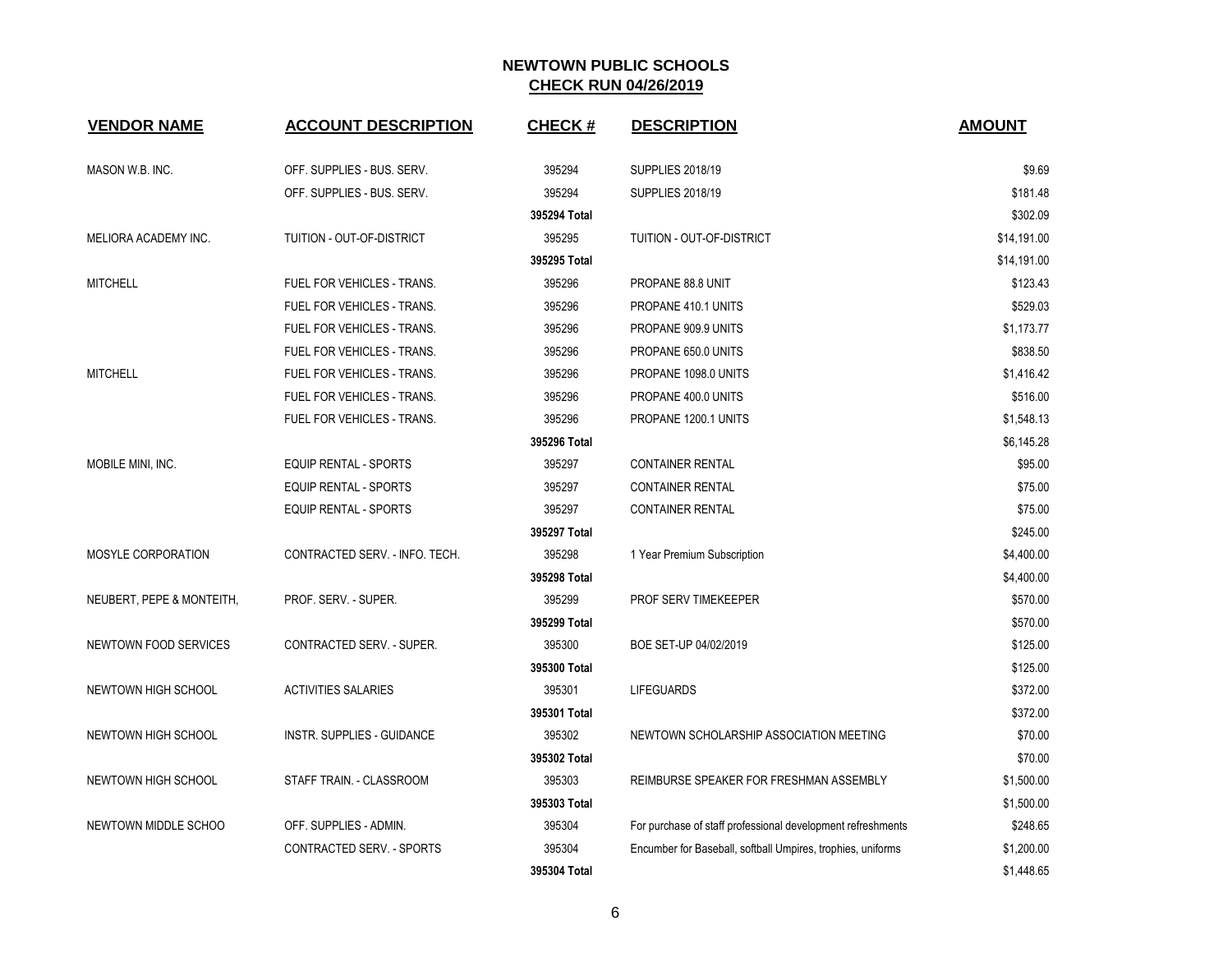| <b>VENDOR NAME</b>               | <b>ACCOUNT DESCRIPTION</b>          | <b>CHECK#</b> | <b>DESCRIPTION</b>                                               | <b>AMOUNT</b> |
|----------------------------------|-------------------------------------|---------------|------------------------------------------------------------------|---------------|
| NORTHWEST VILLAGE SCHOOL         | TUITION - OUT-OF-DISTRICT           | 395305        | TUITION - OUT-OF-DISTRICT                                        | \$9,217.60    |
|                                  | TUITION - OUT-OF-DISTRICT           | 395305        | TUITION - OUT-OF-DISTRICT                                        | \$12,509.60   |
|                                  |                                     | 395305 Total  |                                                                  | \$21,727.20   |
| NYA SPORTS & FITNESS CENT        | STAFF TRAIN. - CLASSROOM            | 395306        | Staff Team Build Activity 4/5/19                                 | \$340.00      |
|                                  |                                     | 395306 Total  |                                                                  | \$340.00      |
| OVERLAND, LORI L.                | PROF. SERV. - PSYCH/MED. EVAL.      | 395307        | SENSORY MOTOR EVALUATION                                         | \$375.00      |
|                                  |                                     | 395307 Total  |                                                                  | \$375.00      |
| PADULA, CHRISTOPHER              | <b>B&amp;G SUPPLIES - CUSTODIAL</b> | 395308        | SHOES (90831)                                                    | \$99.99       |
|                                  |                                     | 395308 Total  |                                                                  | \$99.99       |
| PAR INC.                         | INSTR. SUPPLIES - SP. ED. H.S.      | 395309        | BRIEF 2 SELF REPORT FORM 10975-TB                                | \$237.00      |
|                                  | PROF. SERV. - PSYCH/MED. EVAL.      | 395309        | <b>SHIPPING</b>                                                  | \$23.70       |
|                                  |                                     | 395309 Total  |                                                                  | \$260.70      |
| PERFECTION LEARNING              | <b>TEXTBOOKS - ENGLISH</b>          | 395310        | Books per attached list,                                         | \$822.54      |
|                                  |                                     | 395310 Total  |                                                                  | \$822.54      |
| PIERCE, CHRISSIE                 | INSTR. SUPPLIES - CLASSROOM         | 395311        | <b>SCIENCE SUCCULENT PLANTS</b>                                  | \$15.89       |
|                                  |                                     | 395311 Total  |                                                                  | \$15.89       |
| PORTER PRESTON INC.              | B. & G. REPAIRS - RIS.              | 395312        | <b>WINDOW SHADE REPAIRS - RIS</b>                                | \$8,637.00    |
|                                  |                                     | 395312 Total  |                                                                  | \$8,637.00    |
| RAPTOR TECHNOLOGIES LLC          | CONTRACTED SERV. - SECURITY         | 395313        | Raptor Visitor Management System Annual Access Fee               | \$3,675.00    |
|                                  | CONTRACTED SERV. - SECURITY         | 395313        | Raptor Reunification Annual License Renewal                      | \$2,940.00    |
|                                  |                                     | 395313 Total  |                                                                  | \$6,615.00    |
| REALLY GOOD STUFF INC.           | OTHER SUPPLIES - CONT. ED.          | 395314        | LITTLE LEVELED READERS BOOK SET ITEM #302126                     | \$33.99       |
|                                  | OTHER SUPPLIES - CONT. ED.          | 395314        | LET S GO FISHING: CVC WORDSIEM #306079                           | \$49.94       |
|                                  | OTHER SUPPLIES - CONT. ED.          | 395314        | STORE MORE MEDIN BOOK POUCHES & LABLES                           | \$139.98      |
|                                  | OTHER SUPPLIES - CONT. ED.          | 395314        | <b>POSTAGE</b>                                                   | \$26.87       |
|                                  |                                     | 395314 Total  |                                                                  | \$250.78      |
| RYER, TIMOTHY                    | STUDENT WORK EXP/AUDITORIUM TECH    | 395315        | TECH ASST WORK EXPERIENCE                                        | \$20.20       |
|                                  |                                     | 395315 Total  |                                                                  | \$20.20       |
| <b>RZ DESIGN ASSOCIATES INC.</b> | CAPITAL OUTLAY                      | 395316        | S/H LIGHTNING PROJECT PROF ENGINEERING SERV                      | \$3,630.00    |
|                                  |                                     | 395316 Total  |                                                                  | \$3,630.00    |
| SCHOOL SPECIALTY                 | <b>INSTR. SUPPLIES - ART</b>        | 395317        | Misc. Art Supplies, Gr. K-4, including: paint, brushes, cray-pas | \$1,160.33    |
|                                  |                                     | 395317 Total  |                                                                  | \$1,160.33    |